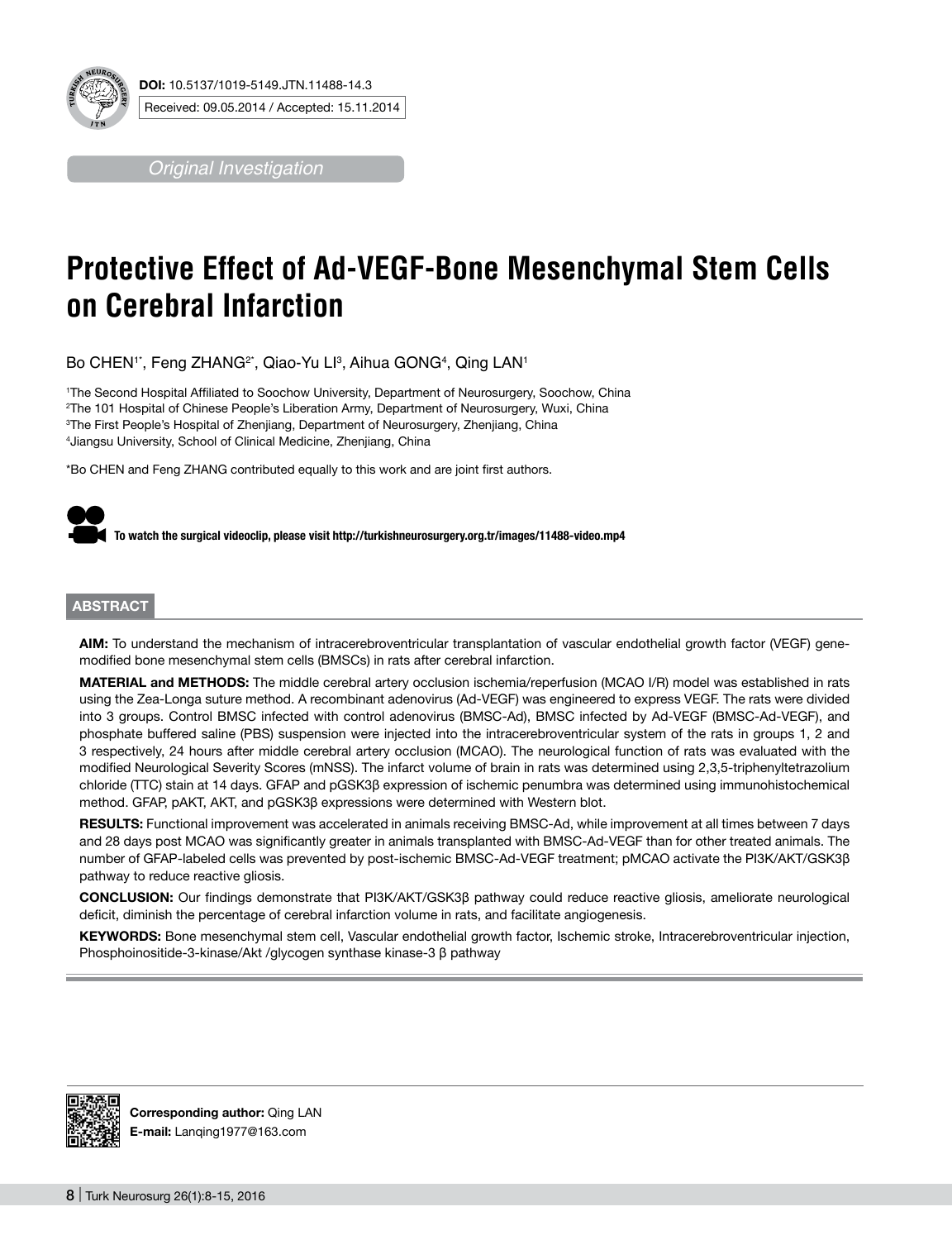# █ **INTRODUCTION**

Despite the development of medical technology, cerebral vascular disease (CVD), approximately 70% of which is cerebral infarction, remains as the major cause of death and disability worldwide (20,23). The tissue-type plasminogen activator substance, which is used to treat cerebral infarction, is the only drug approved by the U.S. Food and Drug Administration. However, given the secondary bleeding risk induced by thrombolytic therapy, only 3% of the patients with cerebral infarction can be treated with thrombolytic agents (11, 24). Based on its multi-directional differentiation and proliferation ability, transplanting bone mesenchymal stem cells (BMSCs) for CVD treatment has attracted increasing attention. More importantly, these cells can secrete various cytokines and neurotrophic factors, such as nerve growth factor (NGF) and brain-derived neurotrophic factor (BDNF) that can promote ischemia brain functional recovery (4). Vascular endothelial growth factor (VEGF), which can promote endothelial cell proliferation and angiogenesis, is important in nerve cell protection (6, 7). Moreover, some studies have suggested that PI3K/AkT/GSK3β could affect neuronal death in rat cerebral ischemia models of ischemia reperfusion, but the mechanisms of how to improve the ischemic injury remains unclear (8, 14, 18). In the present study, we aimed to investigate the therapeutic potential of the VEGF-BMSCs in cerebral ischemia of the rats.

## █ **MATERIAL and METHODS**

## *Experimental Reagents and Materials*

Ethical approval for this study was obtained from the Ethical Committe of The Second Hospital affiliated to Soochow University. Rat mesenchymal stem cell osteogenic differentiation medium (CYAGEN, CHINA), β-glycerophosphate, vitamin C, dexamethasone (Sigma), inverted phase contrast microscope (NIKON, Japan), medical clean bench (Jiangsu Sujing, China), adenovirus vector carrying human VEGF (Li Huiyong cooperative construction), stereotaxic instrument (Clinical Medical College of Jiangsu University), 2,3,5-3-triphenyl tetrazolium chloride (TTC, Amresco), 10% chloral hydrate, fishing line, anti-rat VEGF antibody (SANTA), anti-rat GFAP antibody (SANTA), anti-rat AKT antibody (Wuhan Boster), anti-rat pAKT antibody (Santa), rat GSK (Cell Signaling), and rat pGSK (Cell attracted increasing attention Signaling) were used.

# █ **Methods**

## *Rat BMSCs Culture*

Approximately 100 g femur and tibia of male Sprague-Dawley (SD) rats were removed from the epiphyseal side, and then the femoral and tibial bone marrow cavity was flushed with L-DMEM culture. Then, the suspension was directly inoculated in the culture bottle and cultured in L-containing 10% foetal bovine serum in DMEM (FBSL-DMEM) at 37 °C in a humidified atmosphere with 5% CO $_{\textrm{\tiny{2}}}$ . The medium was first changed after 24 h, and changed again after 48 h to remove non-adherent blood cells. The medium was then changed every 3 d. The

BMSCs were passaged at ratio 1:2. When passaged to the third generation cells, pure rat BMSCs were obtained.

## *Expression of Rat BMSC Markers*

Second-generation of rat BMSCs were digested and passaged into 24-well plate species. After culturing for 3 d, the BMSCs were treated with CY3-labeled rabbit anti-mouse CD44, CD105, CD133, and vimentin. The cells were observed under the fluorescence microscope and photographed. Nuclei were labelled with Hoechst 33342. PBS was used as a negative control instead of primary or secondary antibody.

## *Osteogenic and Adipogenic Differentiation of Rat Bmscs*

**Osteogenic culture**: Third-generation rat BMSCs were seeded at 2×104 cells/well in six-well plate under osteogenic conditions: DMEM  $(L)$  + 10% foetal bovine + 10 mmol/L β-glycerophosphate + 1×l0-6 mol/L dexamethasone + 50 mg/L ascorbic acid. The medium was changed every 3 d, induced for 14 d, and calcium nodules were observed with the use of alizarin red S staining.

**Adipogenic culture**: The third-generation rat BMSCs were seeded at  $2\times104$  cells/well in 2 mL of induced lipid A medium and incubated for 3 d, and then changed to 2 mL of induced lipid B medium, which was changed after 1 d. This process was repeated thrice. The cells were stained with oil red O, washed thrice with PBS, and then observed under inverted microscope. The cells containing stained red fat particles were recorded as adipogenic-positive cells.

## *Transplantation Procedure*

Approximately 24 hours after SD rat model establishment (Figure 1A, B), the rats with neurological score from levels I to III were randomly divided into 3 groups (each n=20) and received intracerebroventricular inoculation of phosphate buffered saline (PBS), BMSC-Ad or BMSC-Ad-VEGF: Group 1 received PBS, Group 2 received BMSC infected with control adenovirus (BMSC-Ad) and Group 3 received BMSC infected by Ad-VEGF (BMSC-Ad-VEGF). A total of 60 SD rats were anesthetized with chloral hydrate (3 mL/kg intraperitoneal) and transferred to a stereotaxic apparatus (Figure 1B). Using aseptic technique 1 cm incision was made in the scalp 1.5 mm lateral to the bregma. Using a dental drill a burr hole was made in the bone 1.5 mm lateral to the bregma and the following suspension were slowly injected over 20 minutes into the lateral ventricle at a depth of 4.5 mm from the surface of the brain: Group 1: 20 μL PBS; Group 2: BMSC- Ad (1×10<sup>6</sup> cells); Group 3: BMSC-Ad-VEGF (1×10<sup>6</sup> cells).

## *Measurement of Infarct Volume*

2,3,5-triphenyltetrazolium chloride (TTC) staining was employed to measure infarct volume. Five rats from each group were taken 14 d after cell transplantation and then sacrificed by anaesthesia overdose. Whole brain was removed and placed in the freezer for 10 min at -20 °C. Infarct volume was calculated using the formula  $V = t(A1 + An) - (A1 + An)/2$ (*t* is the slice thickness, and *A* is infarction area). The volume of contralateral cerebral of infarction was calculated using the same method. The results was then calculated as infarct volume divided by contralateral cerebral of infarction volume.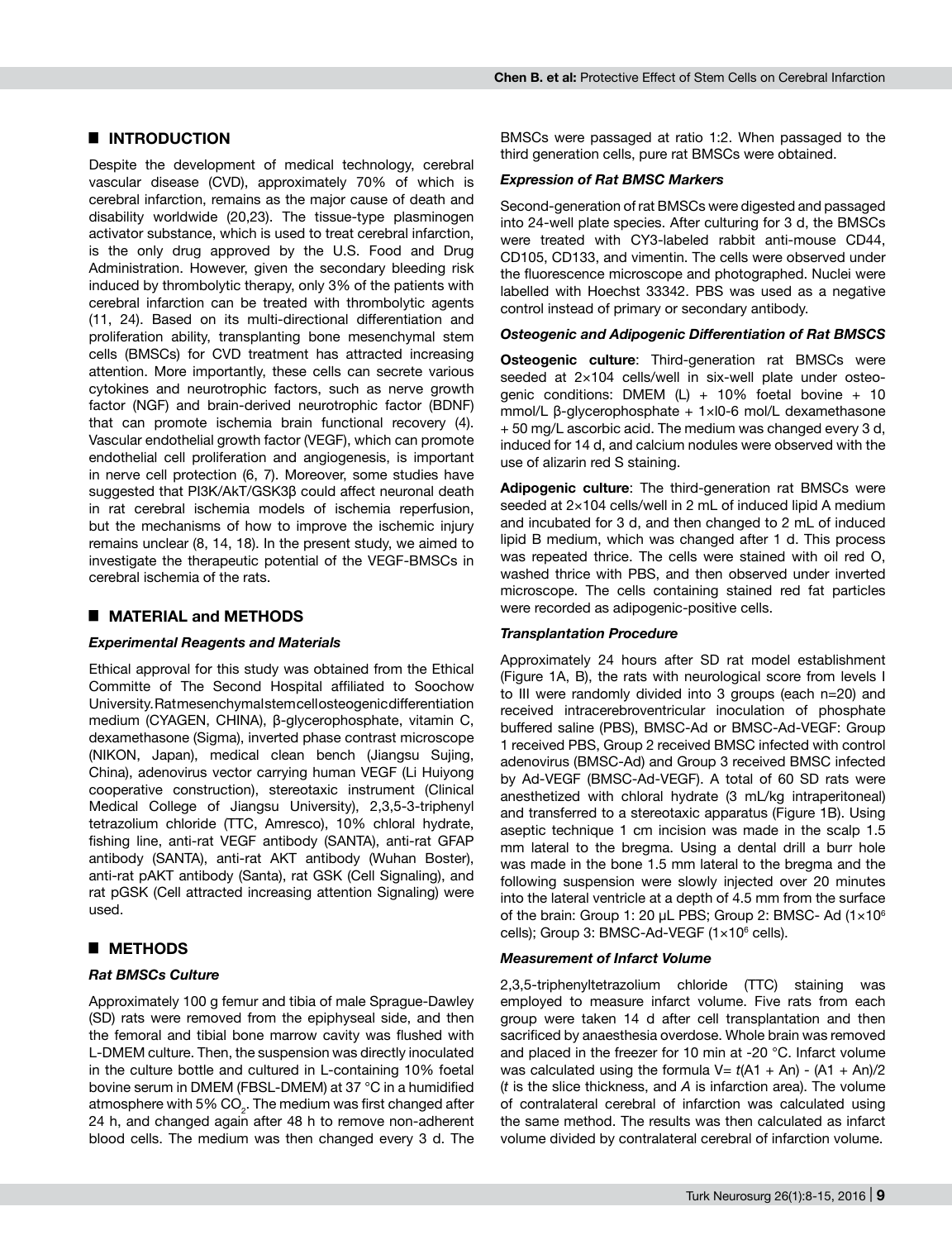

**Figure 1: A)** Establishment of MCAO I/R injury in rat using Zea-Longa suture method. **B)** Inoculation of PBS, BMSC-Ad and BMSC-Ad-VEGF using stereotactic method.

#### *Behavioral Testing*

Nerve function of each rat group was evaluated using modified neurological Severity Score (mNSS) (16) over 4 weeks (Figure 2A-F). The mNSS is a composite of motor (muscle status, abnormal movement), sensory (visual, tactile, proprioceptive), reflex, and balance tests. Neurological function is graded on a scale of 0 to 18, 0, normal; 1 to 6, mild injury; 7 to 12, moderate injury; 13 to 18, serious damage; and 18, most severe neurological deficits.

#### *Histological Analysis*

Five rats from each group were taken 14 days after cell transplantation and anaesthetised with the use of 10% chloral hydrate. The whole brain was removed and postfixed in 4% paraformaldehyde. Streptavidin-peroxidase was used to detect the GFAP and pGSK3β expression. Rabbit antirat GFAP and pGSK3β (1:400) antibodies were incubated overnight at 4 °C, and then washed thrice with PBS, added with DAB, stained with haematoxylin, dehydrated, sealed in transparent and neutral gum, and then observed under light microscope.

## *Western Blotting*

For in vitro detection, the transfected and untransfected cells were collected, washed with PBS, and 50 μL lysis buffer added. After protein quantification using BCA method, buffer was added into the sample. The protein samples were boiled for 5 minutes to 10 minutes and then stored at -20 °C after aliquots were obtained.

For in vivo detection, the brains were removed, followed by left penumbra separation (100 g), which was placed in the grinder. Then 1 mL lysis buffer was added, and the penumbra was ground and treated with equal volume of sample buffer after protein quantification using BCA. The protein samples were boiled for 5 minutes to 10 minutes and stored at -20 °C after aliquots were obtained. After electrophoresis, the proteins were transferred to polyvinylidene fluoride membrane, and then sealed with 5% BSA for 1 hour at room temperature. Antibody was added first, and the samples were incubated overnight, followed by washing with TBST. The horseradish

peroxidase-labelled secondary antibodies were then added, incubated for 1 hour, and washed by TBST and exposed to X-ray film.

#### *Statistical Analysis*

All data were expressed as means  $\pm$  standard deviation (SD). Data were evaluated with repeated measures of analysis of variance (ANOVA), and the unpaired Student's t-test. Where data were normally distributed the Kolmogorov–Smirnov test was applied; in other cases the Mann–Whitney U-test was applied. The significance level was set at  $P < 0.05$ .

#### █ **RESULTS**

## *The Expression of VEGF in BMSC and Its Marker Expression and Induction of Osteogenesis and Adipocyte in Vitro*

Immunofluorescence of 3 days cultured primary BMSCs showed positive CD44, CD105, CD133, and vimentin expression (Figure 3A). After adipocytic differentiation and oil red O staining, red fat particles were found in cells, which may be determined as fat cells. The cells became square or irregular in shape after osteogenic differentiation and then gradually transformed into osteoblasts, followed by round mineralised nodule formation. Meanwhile, calcium nodule formation was confirmed as alizarin red staining was positive (Figure 3B (a,b)). The results indicated that BMSCs with different functions were obtained.

Western blotting of BMSC-Ad-VEGF revealed a specific protein band at 46 kDa consistent with the predicted size of the VEGF protein. Little VEGF band was detected either in Ad-infected or uninfected cells. This experiment indicates that Ad-VEGF infects BMSC and efficiently directs the expression of VEGF protein (Figure 3c).

#### *mNSS*

There were no significant differences among the groups in NSS scores before MCAO or at day 1 after MCAO. Behavioral deficits showed progressive recovery in all groups from week 1 to week 4 after MCAO. At 14 days to 28 days after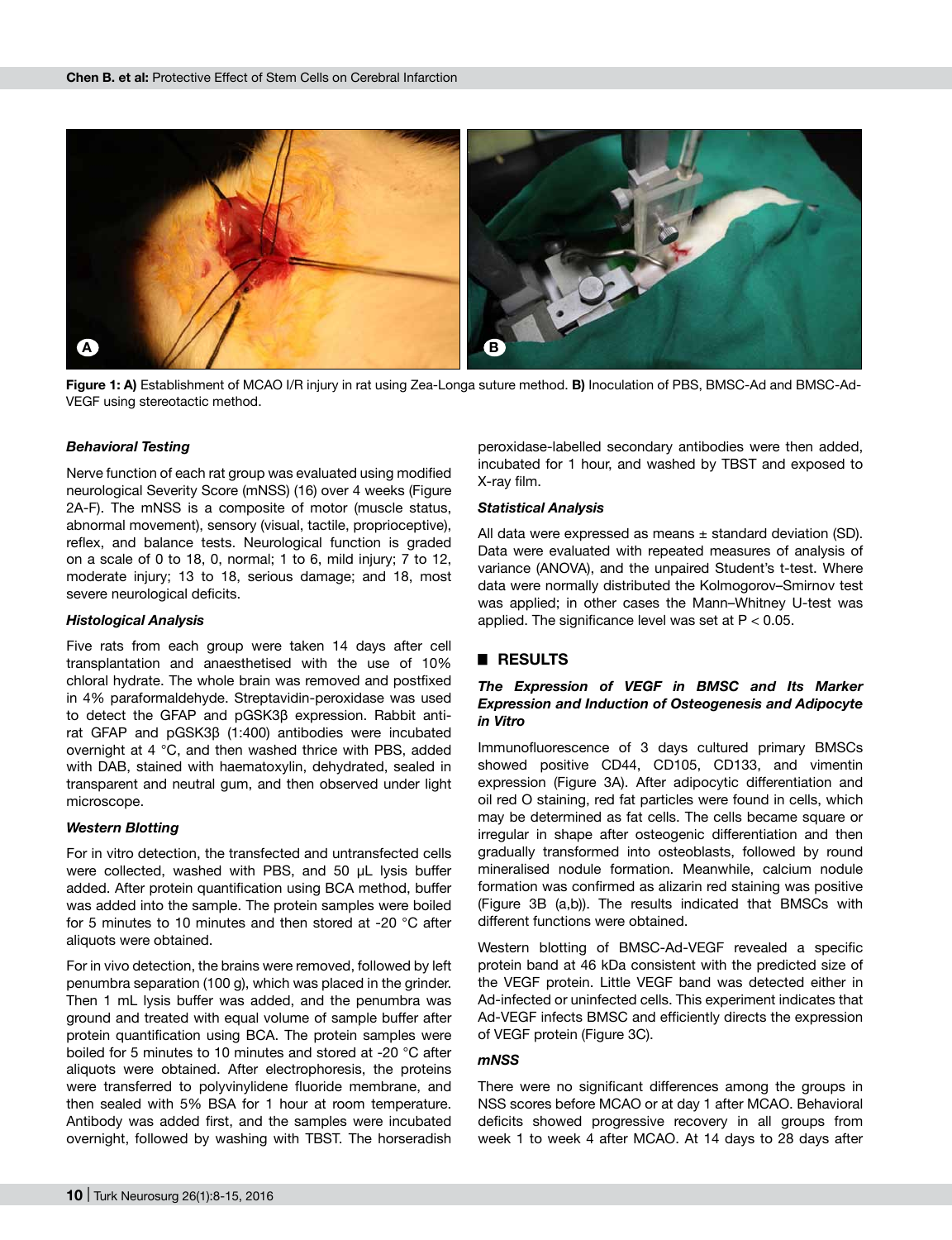





**Figure 3: A)** The surface markers of Bone marrow-derived mesenchymal stem cell, **B) a:** Adipogenic differentiation of BMSCs at 14 day. **b:** Osteogenic of differentiation BMSCs at 14 day. Scale bar equals 20μm. **C)** The VEGF protein differences between BMSC-Ad-VEGF and BMSC-Ad,PBS.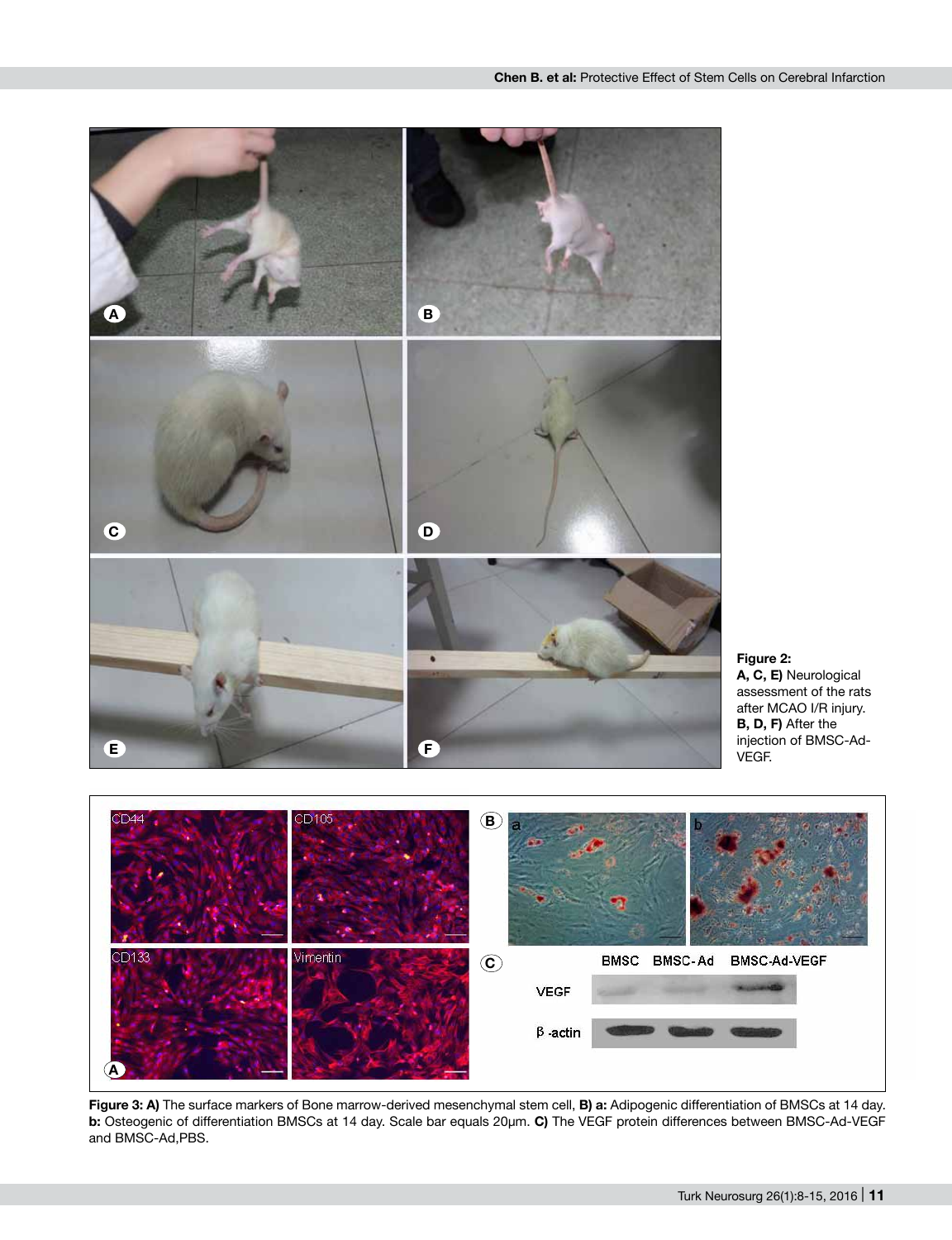cell transplantation, compared with the PBS group, rat NSS scores of BMSC-Ad-VEGF and BMSC-Ad groups were significantly low (P <0.05). However, rats receiving BMSC-Ad-VEGF showed greater functional recovery than rats receiving BMSC-Ad (P <0.05, Figures 2A-F, 4) (Video 1 and 2).

### *Measurement of infarct and HE Staining*

At 7 days after cell transplantation, the area percentage of infarct in BMSC-Ad-VEGF group  $(28.12 \pm 1.73)$  was significantly lower than those of the PBS (40.46  $\pm$  1.80) and BMSC-Ad group  $(35.30 \pm 1.60)$  (P < 0.05, Figures 5A, B).

At 7, 14, and 21 days after cell transplantation, brain tissue sections were prepared in each group followed by H&E staining. Brain tissues in each group showed oedema and disorderly morphological structure after 7 days. Moreover, a large number of inflammatory cell infiltrations were found. Inflammatory cells were found after 14 days, which had greater remission, and tissue morphology was restored to normal. No significant difference in tissue morphology was found after 14 and 21 days (Figure 5C).

## *BMSC-Ad-VEGF Activate pAkt/Akt and pGSK3β and Inhibit reactive Gliosis*

Our findings are consistent with previous reports (9), in which the Western blot results showed that the activity of pAkt was upregulated after MCAO in BMSC-Ad-VEGF group compared with those in the other groups (Figure 6B).



**Figure 4:** Nerve functions were evaluated through modified Neurological Severity Scores (mNSS). Compared with the other group, the rats' mNSS scores of BMSC-Ad-VEGF group were lower, the recovery of nerve function was the best  $(P < 0.05)$ .



**Figure 5: A)** The infarct volume was measured by TTC; **B)** The histogram showed: Compared with the other group, The infarct volume about BMSC-Ad-VEGF group were lower (P <0.0001). **C)** The PBS, BMSC-Ad group, BMSC-Ad-VEGF group at 7d, 14d and 21d respectively.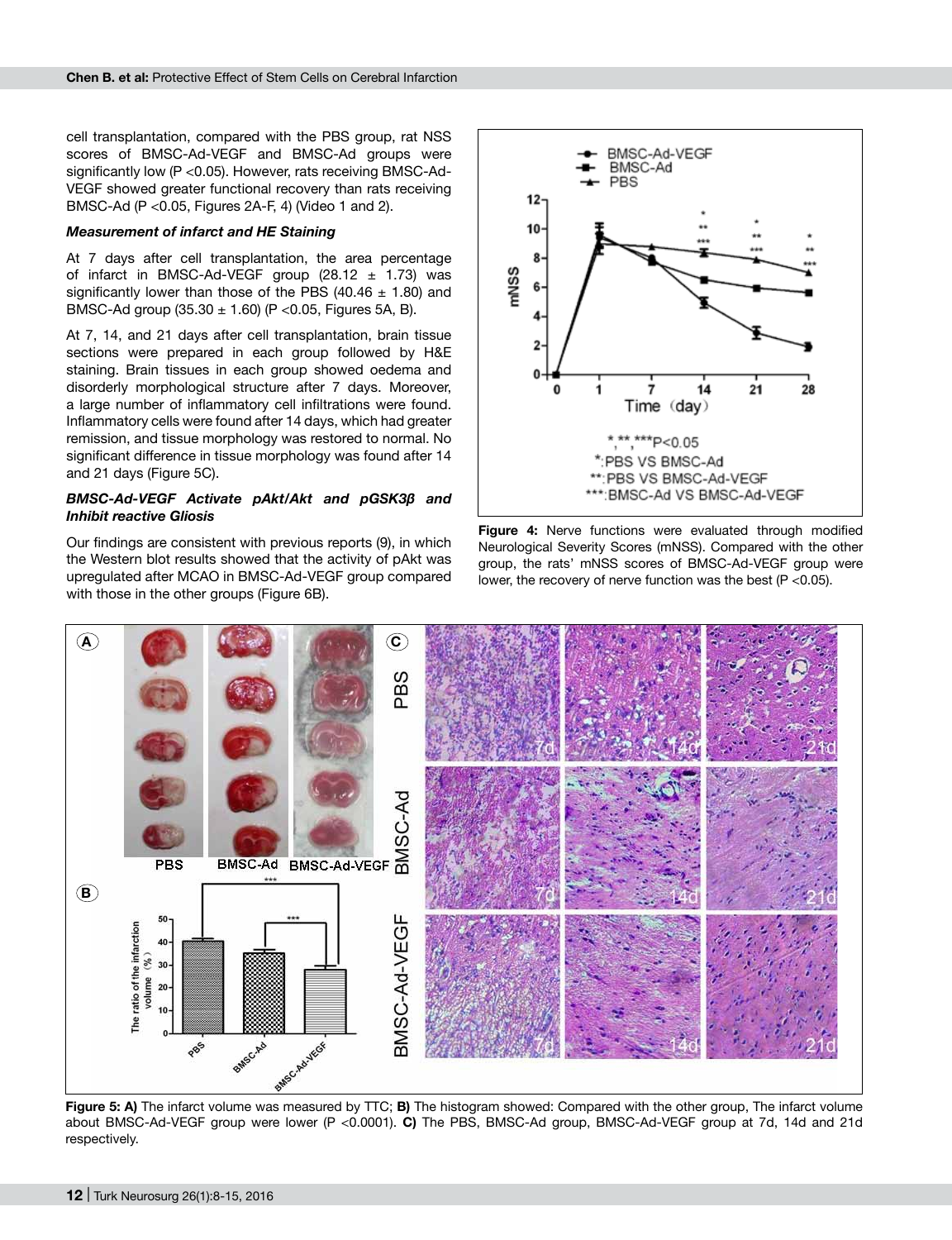**Chen B. et al:** Protective Effect of Stem Cells on Cerebral Infarction

After MCAO, glial cells were activated, followed by reactive gliosis, which is mainly dependent on the degree of damage (1). To evaluate the effects after treatment of MCAO by intracerebroventricular injection of BMSC-Ad-VEGF, GFAP was used to label and count the microglia and astrocytes. GFAP-positive cells are astrocytes, stellate-shaped, protrusion slender, and deeply stained. These cells gradually increased from the central ischemic area to the ischemic penumbra, and counted under 200× magnification microscope. The results are as follows: BMSC-Ad-VEGF group (36.89±2.60), BMSC-Ad group  $(48.51 \pm 1.18)$ , PBS group  $(63.84 \pm 4.04)$ . Statistically significant difference was found between the BMSC-Ad and PBS groups when compare with the BMSC-Ad-VEGF group (p <0.0001, Figure 6A).

pGSK3β and GFAP protein expression after 1, 7, and 14 days were analysed using Western blot. No significant difference was found between each group after 1 day. However, pGSK3β protein expression was upregulated and GFAP protein expression was downregulated after 7 and 14 days in BMSC-Ad-VEGF group compared with those in the other groups (Figure 6B).

# █ **DISCUSSION**

In recent years, more and more researches have interesting in the transgenic stem cell treatment of cerebral ischemia. Neural and embryonic neural stem cells, as well as BMSCs, are candidates for transgenic stem cells. BMSCs are particularly preferred as transgenic carriers for treatment of cerebral ischemia because of its accessibility, low immunogenicity and no ethical conflict.

In the current experiment, intracerebroventricular injection of BMSC-Ad-VEGF was used to treat cerebral infarction of rats. Large amounts of inflammatory mediators and chemokines



immunohistochemical analysis showed that the reactive gliosis were attenuated after the treatment of BMSC-Ad-VEGF group (x200). The histogram showed the number of GFAP-positive cells. Compared with the other group, the number of GFAPpositive cells were lower after the treatment of BMSC-Ad-VEGF group (p<0.0001). Scale bar equals 100 μm. **B)** The expression of pAKT, AKT, pGSK3β and GFAP were detected by western blotting. The results showed that the proportion of pAkt/ Akt was increased on BMSC-Ad-VEGF group. There was no significant difference in the expression of pGSK3β and GFAP in 1 day. Otherwise, we founded that the expression of pGSK3β was increased, but the expression of GFAP were lower after the treatment of BMSC-Ad-VEGF group at 7, 14 days (**P:** PBS; **B:** BMSC-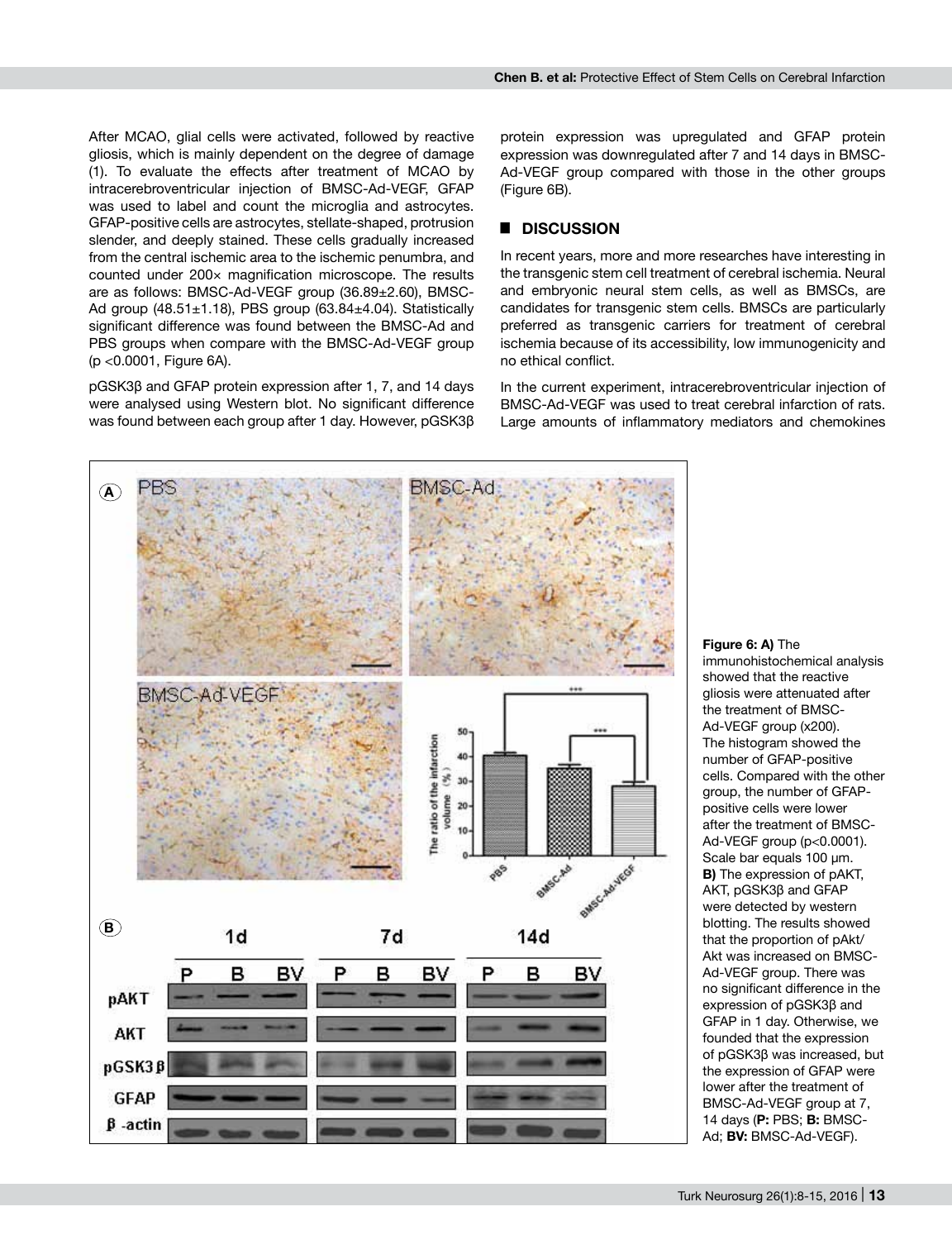were released because of ischemic brain tissue, which facilitate the migration of BMSCs into the lesion, delivery of VEGF, and ultimately the stimulation of VEGFR2 expression (13, 20). This process contributed to the formation and growth of new capillaries in ischemic tissue, which reduced neuronal apoptosis and infarct size as well as promoted recovery of neurological function. Meanwhile, some nutritional factors and cytokines (such as brain-derived neurotrophic factor, nerve growth factor) were secreted in the surrounding brain tissue through paracrine and autocrine (17), which promoted stem cells to differentiate into neural-like and glial-like cells (15), instead of damaged nerve cells, thereby increasing recovery of neurological function.

Zhang et al. (23) showed that VEGF facilitates the blood brain damages to become heavier in the early stage of cerebral infarction (1 hour infarction), increases vascular permeability, and aggravates cerebral oedema and neurological damage. However, after 48 hours of cerebral infarction, the ischemic penumbra neovascularisation and recovery of nerve regeneration could be promoted by VEGF. Therefore, intracerebroventricular injection of BMSC-Ad-VEGF was chosen for the treatment of cerebral infarction in rats after 48 hours. However, HE staining showed that oedema still existed in the BMSC-Ad-VEGF, BMSC-Ad, and PBS groups after 7 days. These phenomena may have been caused by further exacerbation of the brain damage followed by increasing oedema due to intracerebroventricular injection. Alleviated encephaloedema, however, the PBS group still showed oedema and disordered structure. As a result, the indexes were detected after 14 days.

The signalling pathway mechanism of BMSC-Ad-VEGF treatment of cerebral infarction was studied. We found that nerve injury after ischemia could be alleviated through activation of AKT signalling pathway. Our studies indicated that the reactive gliosis increased because of the ischemic injury. Intracerebroventricular injection of BMSC-Ad-VEGF could inhibit the GFAP expression, reduce the reactive glial proliferation, activate pAKT/AKT signalling pathway, and activate the expression of downstream genes pGSK3β. In addition, VEGF/VEGFR2/Flk1 and pAKT/AKT signalling pathway was affected by some nutritional factors secreted in the BMSC group (5, 11), which participated in neuroprotection. The mNSS showed significant recovery of nerve functions in the BMSC-Ad group compared with the PBS group. Significant difference was found between the BMSC-Ad and BMSC-Ad-VEGF groups. This result indicated that VEGF-BMSC combination therapy stimulated the VEGF/VEGFR2/ Flk1 and pAKT/AKT signalling pathway and reduced reactive nerve gliosis, which is related to microgliastrocytes (2, 3, 12) and ischemic damage and recovery. Therefore, it can be considered as an evaluation indicator of cerebral ischemia. The number of microglia is believed to be related to the area of cerebral infarction (24).

pAKT, an important part of the PI3K signalling pathway, thereby enhancing cell survival after activation through GSK-3 and other downstream gene regulation. In various cerebral ischemia animal models, neuroprotective effects can be achieved after Akt activation. pAkt is mainly expressed in the peripheral region of the core damage, but less in severely damaged core area, which is related to inadequate energy to activate Akt. Glycogen synthase kinase 3 (GSK3), which is involved in glucose metabolism, inhibits glycogen synthesis. GSK3 is mainly divided into two subtypes, namely, GSK3α and GSK3β. GSK3β is mainly present in the nervous system.

Endo et al. (8) showed that in the transient cerebral ischemia rat model, GSK3β is expressed in the ischemic region. However, GSK3β expression is different in some reported animal model of cerebral ischemia, which may be associated with the degree of damage of the animal model. GSK3β can be activated by serious damage, which leads to apoptosis, but it can be inactivated by mild injury to promote cell survival. In the current study, the effects of PI3K/AkT/GSK3β signal pathway on BMSC-Ad-VEGF combined treatment of cerebral ischemia had been examined. Compared with the other groups, the p-AkT and p-GSK3β in the BMSC-Ad-VEGF group were significantly increased after treatment, and GFAP expression was reduced, followed by reduced gliosis, which resulted in nerve protection and promotion of recovery of neurological function. However, this process is only one protection mechanism against ischemic injury. Further studies on other protection mechanisms are necessary.

## █ **REFERENCES**

- 1. Araujo M, Wandosell F: Differential cellular response after glutamate analog hippocampus damage. J Neurosci Res 44: 397 – 409, 1996
- 2. Benakis C, Bonny C, Hirt L: JNK inhibition and inflammation after cerebral ischemia. Brain Behav Immun 24:800–811, 2010
- 3. Bovolenta P, Wandosell F, Nieto-Sampedro M: CNS glial scar tissue: A source of molecules which inhibit central neurite outgrowth. Prog Brain Res 94:367 – 379, 1992
- Chen J, Li Y, Wang L, Lu M, Zhang X, Chopp M: Therapeutic benefit of intracerebral transplantation of bone marrow stromal cells after cerebral ischemia in rats. J Neurol Sci 189:49–57, 2001
- 5. Chiba Y, Sasayama T, Miyake S, Koyama J, Kondoh T, Hosoda K, Kohmura E: Anti-VEGF receptor antagonist (VGA1155) reduces infarction in rat permanent focal brain ischemia. Kobe J Med Sci 54:E136–146, 2008
- 6. Connolly DT, Heuvelman DM, Nelson R, Olander JV, Eppley BL, Delfino JJ, Siegel NR, Leimgruber RM, Feder J: Tumor vascular permeability factor stimulates endothelial cell growth and angiogenesis. J Clin Invest 84:1470–1478, 1989
- 7. Connolly DT, Olander JV, Heuvelman D, Nelson R, Monsell R, Siegel N, Haymore BL, Leimgruber R, Feder J: Human vascular permeability factor. Isolation from U937 cells. J Biol Chem 264:20017–20024, 1989
- 8. Endo H, Nito C, Kamada H, Nishi T, Chan PH: Activation of the Akt/GSK3beta signaling pathway mediates survival of vulnerable hippocampal neurons after transient global cerebral ischemia in rats. J Cereb Blood Flow Metab 26:1479 – 1489, 2006
- 9. Gao X, Zhang H, Takahashi T, Hsieh J, Liao J, Steinberg GK, Zhao H: The Akt signaling pathway contributes to postconditioning's protection against stroke; The protection is associated with the MAPK and PKC pathways. J Neurochem 105:943–955, 2008
- 10. Graham GD: Tissue plasminogen activator for acute ischemic stroke in clinical practice: A meta-analysis of safety data. Stroke 34: 2847–2850, 2003